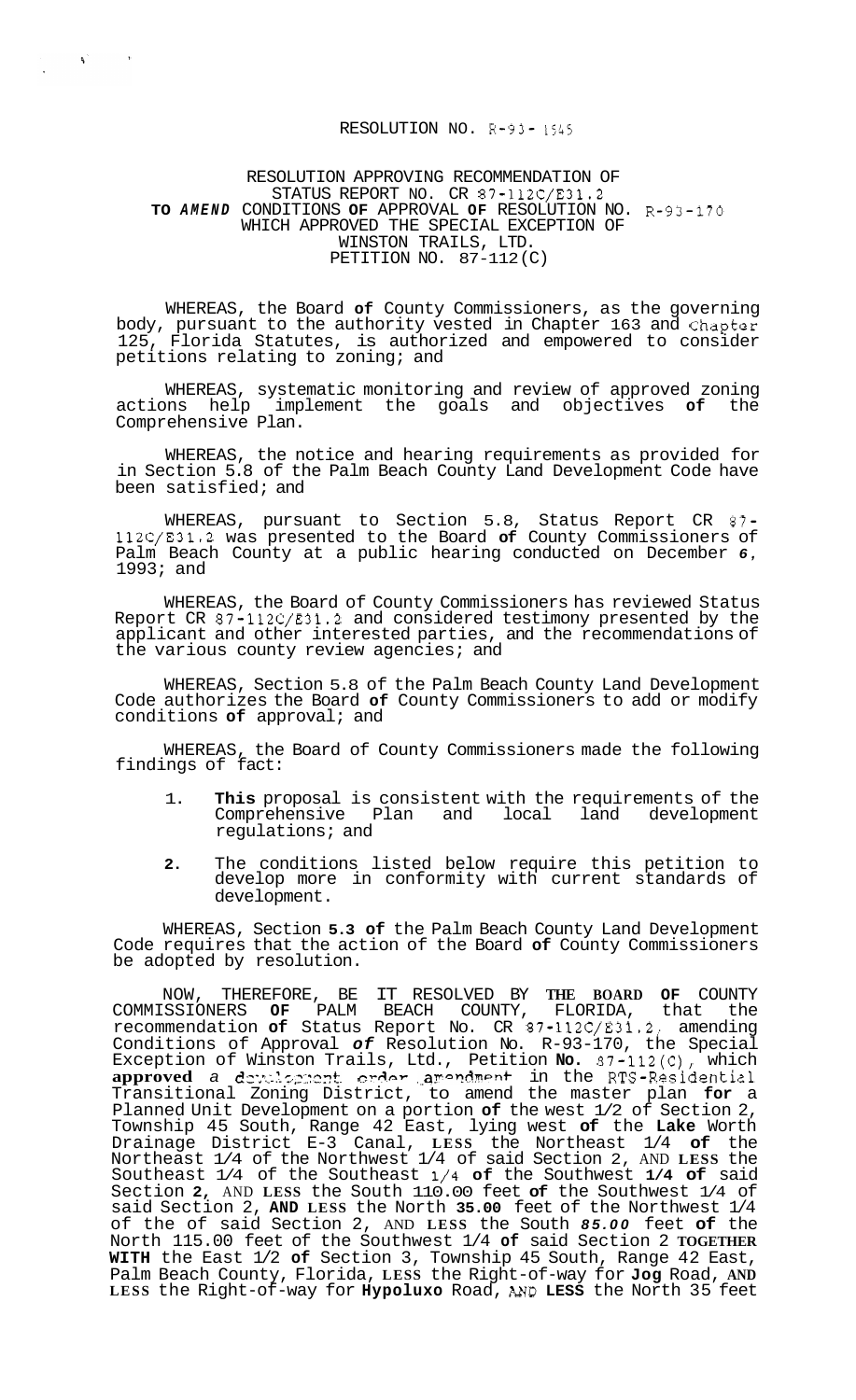thereof, **AND LESS** the South **85** feet of the North **115** feet of the Southeast **1/4** of said Section **3** being more particularly described as follows:

Commencing at the Southwest corner of the Southeast **1/4** of said Section **.3:** thence North **89" 17** *90511* East along the South line **of**  Section **3,** a distance of **40.00** feet; thence North **OO"47'13"** West, along a line also being **40.00** East of (as measured at right angles) the West line of the East **1/2** of said Section **3,** a distance of **226.84** feet; thence North **89"12t47\*9** East, a distance of **9.02** feet to the POINT **OF** BEGINNING of this description; thence Northerly along the Easterly Right-of-way line of as recorded in Official Record Book **6182,** Page **740** of the Public Records of Palm Beach County, Florida the following four courses: thence North **03"24t10"**  East, a distance **of 339.24** feet; thence North **OO"23'35"** East, a distance of **2534.08** feet to the beginning of a curve concave to the West having a radius of **4641.66** feet and a central angle of **01"10'48";** thence Northeasterly and Northwesterly along the arc of said curve, a distance of **95.49** feet; thence North **00'47'131t** West along a line tangent to the last described curve, a distance of **1587.00** feet to a POINT **OF** INTERSECTION with the Southerly Right- of-Way line of the Lake Worth Drainage District Lateral Number **<sup>17</sup>** Canal as described in Official Record Book **2411,** Page **1113** of the said Public Records, said .point to be hereinafter referred to as Point "A"; thence continuing North 00°47'13" West, along a line **80.00** feet East of (as measured at right angles) the West line of the East **1/2** of Section **3,** as distance of **85.00** feet to a POINT **OF**  INTERSECTION with the Northerly Right-of-way line of said Lake Worth Drainage District Lateral Number **17** Canal: thence continuing North **00°47'1311** West, along the Easterly Right-of-way line of Jog Road as recorded in Official Record Book **6182,** Page **736** of the said Public Records, a distance of **2364.18** feet to a point of intersection with the South line of North **399.04** feet of the Northeast **1/4** of said Section **3,** said point being on the arc of a curve concave to the Southwest having a radius of **1697.02** feet and a central angle of  $01'25'18''$  at which point the radius bears South **89°10t481t** West, thence Northerly along the Easterly Right-of-way line of Jog Road as recorded in Official Record Book **6182,** Page **732**  the following three courses: thence Northwesterly along the arc **of**  last described curve, a distance of **42.11** feet; thence North **01"39'059t** West along a line non-tangent **to** last described curve, a distance **187.39** feet **to** a point on the arc of a curve concave to the Southwest having a radius of **1709.02** feet and a central angle of **04 e 34 158tt,** at which point the radius bears South **81 \*27'49"** West; thence Northwesterly along the arc of said curve, a distance of 136.69 feet to a POINT OF INTERSECTION with the Southerly Right-of-Way line of the Lake Worth Drainage District Lateral Number 16 Canal, Official Record Book **2393,** Page **1134;** thence North **89'1115511**  East along the said Southerly Right-of-way line of the Lake Worth Drainage District Lateral Number **16** Canal, same line **also** being **35'**  South of (as measured at right angles) and parallel with the North Line of the said East **1/2 of** Section **3, a** distance *of* **2673.22** feet to the West Line of said Section 2; thence North 89'24'10" East continuing along the said Southerly Right-of-way Line of the Lake Worth Drainage District Lateral Number **16** Canal, same line also being **35.00** feet South of (as measured at right angles) parallel with the North Line of the West **1/2** of said Section **2,** a distance **of 2002.52** feet; thence South **00'26'121t** East, **a** distance of **655.79**  feet; thence North 89'37'00" East. a distance of -213.35 feet to a POINT *OF* INTERSECTION with the Westerly Right-of-way Line of **Lake**  Worth Drainage District **E-3** Canal, Official Record Book **2393,** Page **1133;** thence Southeasterly, the following three courses, along the said Westerly Right-of-way Line of the Lake Worth Drainage District **E-3** Canal, same line also being **35.00** feet Southwesterly of (as measured at right angles) and parallel with the following described line (beginning at the Southeast corner of the Southwest **1/4** of said Section 2; thence North 05°28'31" West to a point on the North Line of said Section **2** being **480.00** feet westerly **from** (as measured along the said North Line of Section **2)** the Northeast corner of the Northwest **1/4** of said Section **2)** thence South **05'281311t** East, a distance of **2115.58** feet to a POINT **OF** INTERSECTION with the said Northerly Right-of-way Line *of* the said Lake Worth Drainage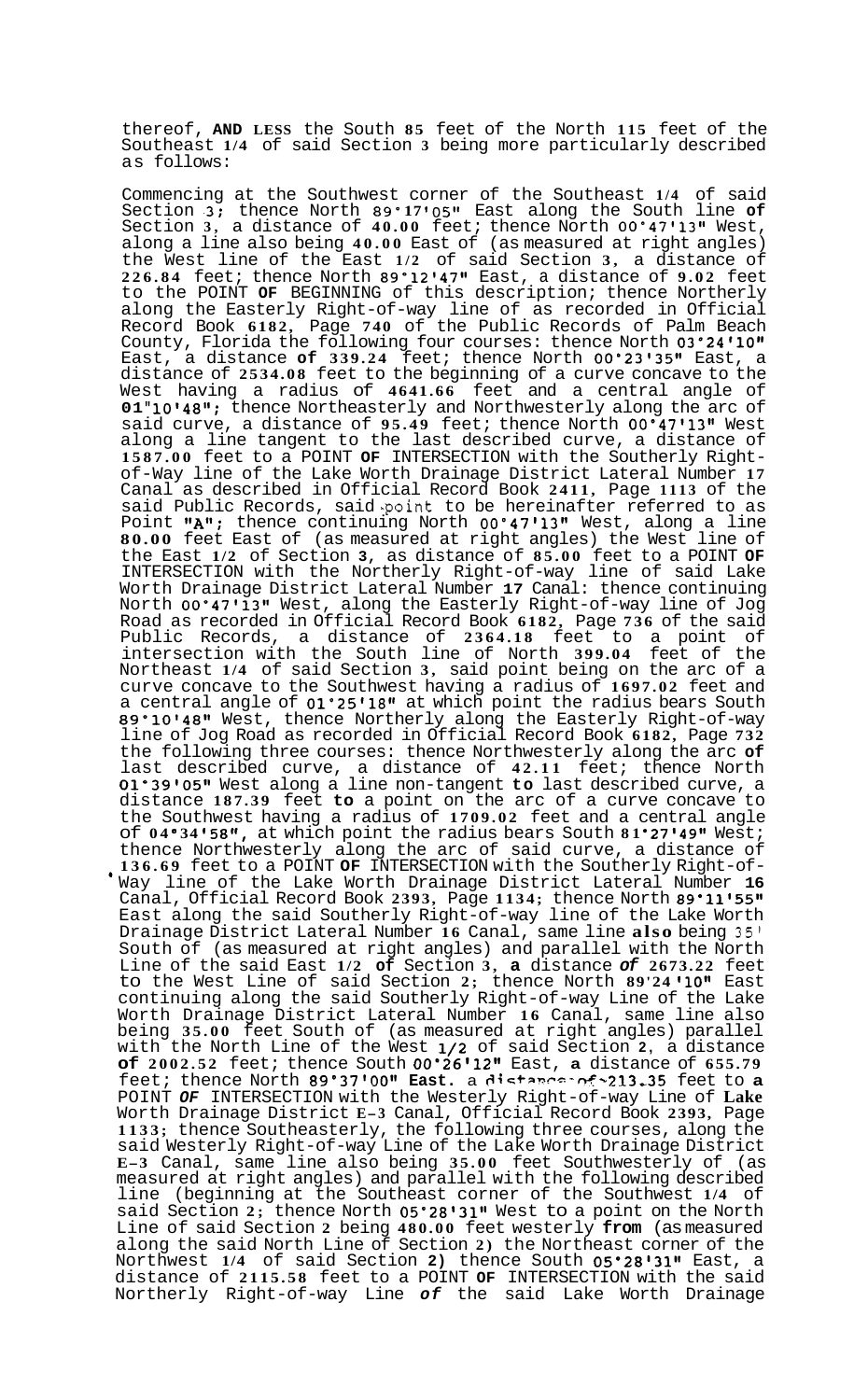District Lateral Number 17 Canal; thence continuing South 05°28'31" East, a distance of **85.42** feet to a POINT **OF** INTERSECTION with the said Southerly Right-of-way Line of the Lake Worth Drainage District Lateral Number **17** Canal; thence continuing South **05"28'31"**  East, a distance of 1883.71 feet; thence North 89'10'50" West, a distance of **571.95** feet; thence South **00"2413311** East, a distance of **551.01** feet to a POINT OF INTERSECTION with said Northerly Right- of-Way Line of Hypoluxo Road; thence North **89"0013411** West along the said Northerly Right-of-way Line of Hypoluxo Road, same line also being **110.00** feet North of (as measured at right angles) and parallel with the South Line of the Southwest **1/4 of** said Section **2,** a distance of **1998.26** feet; to a POINT OF INTERSECTION with the East Line of said Section **3;** thence continuing along the said Northerly Right-of-way line of Hypoluxo Road the following four courses: thence North **89'39'42''** West, a distance of **1697.83** feet; thence North **86°21'3811** West, a distance of **500.52** feet to a point on the arc of a curve concave to the South having a radius of **10,076.00** feet and a central angle of **02 "21'0411,** at which point the radius bears South **01'091381'** West; thence Northwesterly and Southwesterly along the arc of said curve, a distance of **413.46**  feet; thence North **44°0413611** West, a distance of **58.51** feet to the POINT **OF** BEGINNING.

**Less** the following described **85** foot Right-of-way for the Lake Worth Drainage District Lateral Number **17** Canal, BEGINNING at beforementioned Point "A"; thence North 00°47'13" West, a distance **of 85.00** feet; thence North **89 "14 11411** East along the said Northerly Right-of-way line for the Lake Worth Drainage District Lateral Number **17** Canal, same line also being **30.00** feet south of (as measured at right angles) and parallel with the East-West **1/4**  section line of said Section **3,** a distance of **2631.89** feet to the West line of said Section **2,** thence continuing along said Northerly Right-of-way Line, same line also being **30.00** feet South of (as measured at right angles) and parallel with the East-West **1/4**  Section line of said Section **2,** South **89'46'25l'** East, a distance of **2399.26** feet to a POINT OF INTERSECTION with the said Westerly Right-of-way Line of the Lake Worth Drainage District **E-3** Canal; thence South **05°2813111** East, along said Westerly Right-of-way Line of the Lake Worth Drainage District **E-3** Canal, a distance of **85.42**  feet to **a** POINT **OF** INTERSECTION with the said Southerly Right-of- Way Line of the Lake Worth Drainage District Lateral Number **<sup>17</sup>** Canal, a distance of **2406.69** feet to the East line of said Section **3,** thence continuing North **89'46'25l'** West along said Southerly Right-of-way Line, a distance of **0.24** feet; thence South **89'14'14"**  West along said Southerly Right-of-way Line, a distance of **2631.21**  feet to beforementioned Point **"A1\*** and the POINT **OF** BEGINNING.

**TOGETHER WITH** That portion of the Southeast **1/4** of the Northeast **1/4** of the Northwest **1/4** and that portion of the Southeast **1/4** of the Northwest **1/4** lying East of the Lake Worth Drainage District E-**3** Canal, TOGETHER WITH the Northeast **1/4** LESS the North **20** feet **of**  the Northeast **1/4** all being in Section **2,** Township **45** South, Range **42** East, Palm Beach County, Florida, being more particularly described as follows;

Commencing at the Northeast corner of said Section **2;** thence South **00'1915811** East along the East Line of said Section **2,** a distance of 20.00 feet to the POINT OF BEGINNING of this description; thence<br>\* continuing South 00'19'58" East along said East Lire of the Continuing South 00'19'58" East along said East same line also being the Northerly projection of and the **kesr** Line of Plat of Concept Homes of Lantana Plat No. **2** and Plat **No. 3** as recorded in Plat Book **38,** Page **13** and **14** and Plat Book **39,** Page **123**  thru **125,** respectively, a distance of **2790.84** feet to the Southeast corner of the Northeast **1/4** of said Section **2;** thence North **89°4612711** West, along the South Line of the said Northeast **1/4** of Section **2,** a distance **of 2665.22** feet to the center **of** said Section **2;** thence North **89°4612511** West, along the South Line of the Northwest **1/4** of said Section **2,** a distance of **169.69** feet to the Easterly Right-of-way Line of the Lake Worth Drainage District **E-3**  Canal Official Record Book **2393,** Page **1133;** thence North **05'28'31''**  West along the said Easterly Right-of-way Line of Lake Worth Drainage District **E-3** Canal, same line also being **65.0Q** feet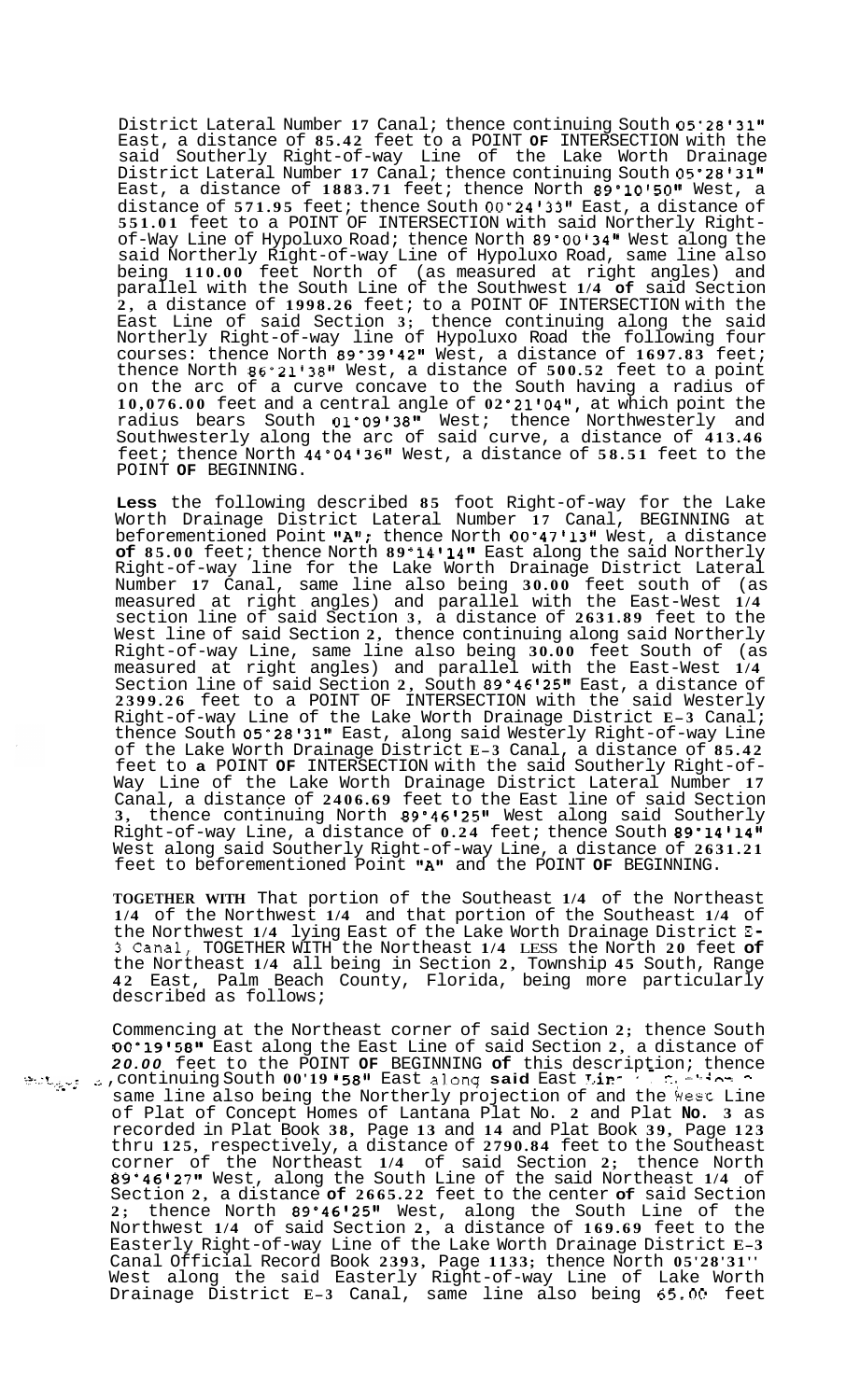South, Range **42** East, and in Section **2,** Township **45** South, Range **42**  East, being more particularly described as follows:

Commencing at the Northeast corner of the Northwest **1/4** of said Section 2: thence North 35°29'15" West along the West line of said Lot **1,** a distance of **60.97** feet: thence North **89°24'46"** East along a line of *50.00* feet North of a parallel with, as measured at right angles to, the South line of said Lot **1,** a distance of **680.04** feet to the Point of Beginning: thence North **89"24'4618** East, continuing along said parallel line, a distance of **75.00** feet; thence South **00°351148v** East, a distance of **70.00** feet: thence South **89"2414611**  West along a line **20.00** feet South of and parallel with, as measured at right angles to, the South line of said lot **1,** a distance of **75.00** feet: thence North **00"35'1481** West, a distance of *70.00* feet to the Point of Beginning.

Said land lying in Palm Beach County, Florida.

AND INCLUDING THE FOLLOWING DESCRIBED PARCEL CONVEYED BY THE LAKE WORTH DRAINAGE DISTRICT TO JOSHUA A. MUSS, as Trustee under Land Trust Agreement dated March **8, 1989** in Quit-Claim Deed recorded in O.R. Book **6840,** Page **380,** Public Records of Palm Beach County, Florida:

**L-17** Canal Vacation. A portion of the South **1/2** of Section **2** and **3,** Township **45** south, Range **42** East, Palm Beach County, Florida, being bounded as follows:

On the West by:

 $\sim$   $\bullet$ 

**A** line **40.00** feet East of and parallel with the West line **of** the East **1/2** of Said Section **3:** 

On the North bv:

**A** line **30.00** feet South of and parallel with the North line of Southeast **1/4** of said Section **-3,** and the North line of the Southwest **1/4** of said Section **2;** 

On the East by:

The Westerly Riqht-of-Way Line of the Lake Worth Drainage District **"E-3** Canal"; as-recorded- in Official Records Book **2393,** Page **<sup>1133</sup>** of the Public Records of Palm Beach County, Florida, said line being **35.00** feet west of and parallel with, as measured at right angles to, a line connecting the South quarter corner of said Section **2** to a point on the north line of the Northwest **1/4** of said Section **2,** (Said point being **480.00** feet west of the North quarter corner of said Section **2):** 

On the South by:

**A** line **115.00** feet South of and parallel with the North line *of* **the**  Southwest **1/4** of Said Section **2** ind the North line of the Southeast **1/4** of Said Section **3.** 

Said lands lying in Palm Beach County, containing **9.9022** acres, more or less.

AND EXCLUDING THE FOLLOWING DESCRIBED PARCEL CONVEYED BY **JOSHUA A. MUSS,** as Trustee under Land Trust Agreement dated March **8, 1989** to the LAKE WORTH DRAINAGE DISTRICT in Quit-Claim Deed recorded in<br> **Property Arts Aready 202, Public Records of Palm Beach County** Florida:

**A** portion of Section **2,** Township **45** South, Range **42** East, Palm Beach County, Florida, more particularly described as follows:

Commencing at the Northwest corner of said Section **2:** thence along the North line of said Section 2, North 89°24'02" East, 2002.55 feet; thence South **00°26'3011** East, **689.99** feet, thence North **89'37'1818** East, **203.24** feet to the POINT OF BEGINNING **(#1)** : thence continue North 89°37'18" East, 10.04 feet to a point on the westerly Right-of-way line of the Lake Worth Drainage District (L.W.D.D.) **E-3** Canal as recorded in Official Records Book **2393** at Page **1133** of the Public Records of Palm Beach County, Florida,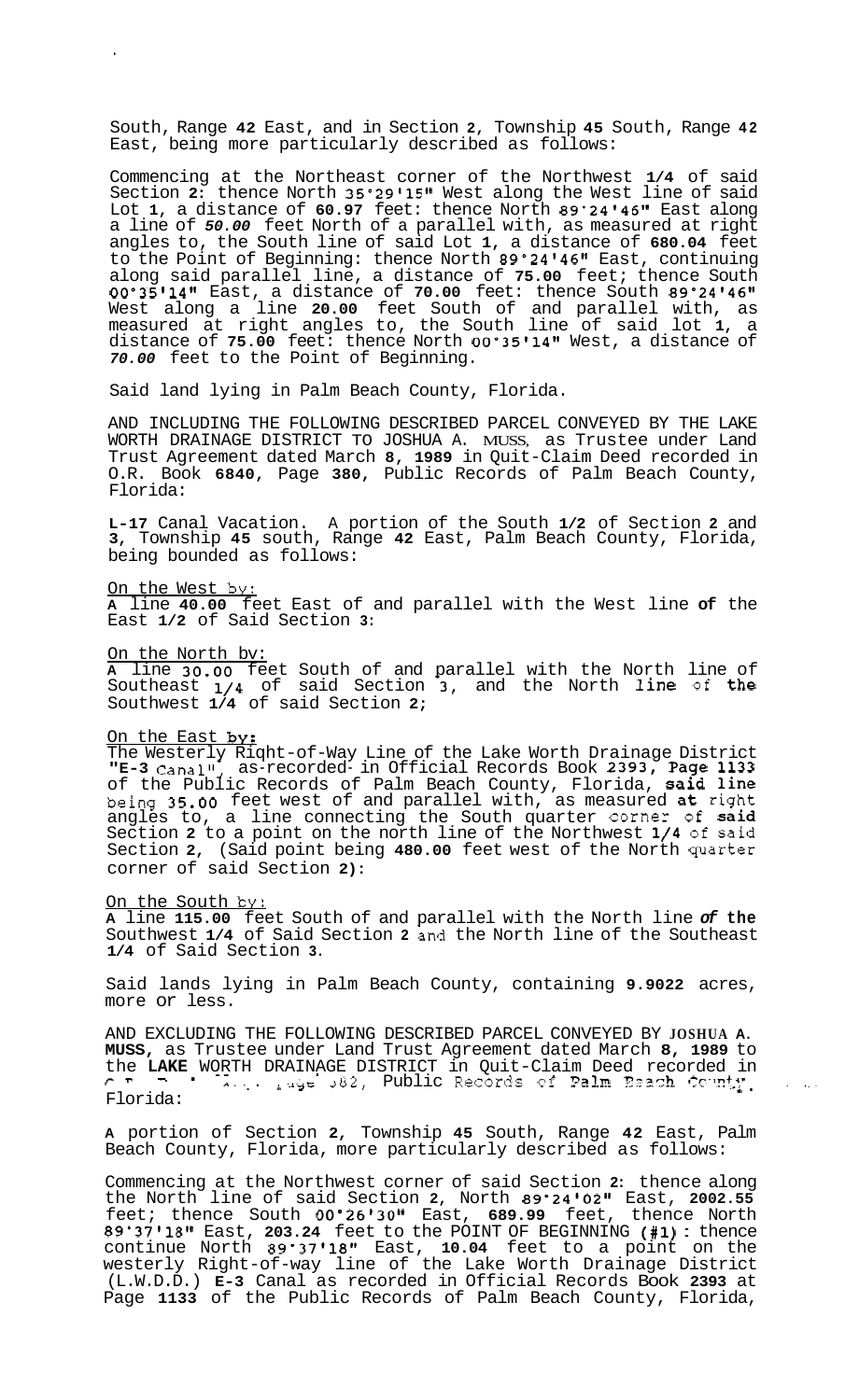Northeasterly of (as measured at right angles) and parallel with the following described Line (beginning at the Southeast corner of the Southwest **1/4** of said Section **2:** thence North **05'2813111** West to a point on the North Line of said Section **2** being **480.00** feet westerly from (as measured along the said North Line of Section **2)**  the Northeast corner of the Northwest 1/4 of said Section :), a distance of **2086.51** feet: thence North **89"3710011** East, a dis1:ance **of 353.56** feet to the West Line of the Northeast **1/4** of said Section 2; thence North 00°25'10" West along the said West Line of the Northeast **1/4** of Section **2,** a distance of **673.28** feet: tilence North 89°25'14" East along a line 20.00 feet South of (as measured at right angles) and parallel with the North Line of the said Northeast 1/4 of Section 2, same line also being the Southerly Right-of-way Line of the Lake Worth Drainage District Lateral Number **16** Canal as described in Official Record Book **2393,** Page **1133** of the said Public Records, a distance **of 2669.27** feet to the POINT OF BEGINNING.

**TOGETHER WITH** Lot One and that portion of Lot Two lying East *0::* the Lake Worth Drainage District E-3 Canal in Tract 38 of the "Hiatus" between Townships 44 and 45 South, Range 42 East also kncw as between Townships **44** and **45** South, Range **42** East also kncw as "Township **44 1/2** South, Range **42** East, **LESS** the North **54.00** feet thereof, **AND LESS** the South **50.00** feet thereof, being more thereof, AND LESS the South 50<br>particularly described as follows:

Commencing at the Northeast corner of said Lot One, Hiatus Tract **38,** same point also being the Southeast corner of Section **35,**  Township **44** South, Range **42** East, thence South **38'2810011** East along the Easterly Line of said Lot One, a distance of **70.48** feet to the POINT OF BEGINNING of this description, thence contiruing South 38°28'00" East along the Easterly Line of said Lot Ore, a distance of **675.16** feet to a POINT OF INTERSECTION with the Northerly Right-of-way Line of Lake Worth Drainage District Lateral Number 16 Canal, Official Record Book 2393, Page 1133 said point being North **38"28'0081** West, a distance of **63.34** feet from the Northeast corner of said Section 2; thence South 89°25'14" West<br>along the said Northerly Right-of Way Line of Lake Worth Drainage District Lateral Number **16** Canal, same line also being **50.00** feet North of (as measured at right angles) and parallel with the south Line of said Lot One, Hiatus Tract **38,** a distance of **2670.86** feet crossing into said Lot Two, Hiatus Tract **38;** thence contiruing along said Northerly Right-of-way Line of Lake Worth Drainage District Lateral Number **16** Canal, same line also being **50.00** feet North of (as measured at right angles) and parallel with the South Line of said Lot Two, Hiatus Tract **38,** South **89"24v1011** West, **a**  distance of **376.88** feet to a POINT OF INTERSECTION with the Easterly Right-of-way Line of Lake Worth Drainage District **E-3**  Canal, Official Record Book 2411, Page 1114; thence North 03°2C'59"<br>West along the said Easterly Right-of-way Line of Lake F'orth Drainage District **E- <sup>3</sup>**Canal same line also being **65.00** feet Easterly of (as measured at right angles) and parallel with the following described line (beginning at a point **480.00** feet Westerly from (as measured along the North Line of the Northwest **1/4** of said Section **2)**; thence North **03°20'59"** West to the Northeast corner of said Lot **Two,** Hiatus Tract **38),** a distance of **633.69** feet **to a**  POINT OF INTERSECTION with the proposed Southerly Right-of-way Line **of** Lantana Road, same line also being **54.00** feet South of (as measured at right angles) and parallel with the North Line of said ... Jet  $O_{\mathbb{P}}$  Hiatus Treat, 3<sup>9</sup> *3. distance of 2620.32 feet*; thence **South 88 28 157"'** East along the proposed said Southerly Right-of-way line of Lantana Road, a distance of **45.31** feet to the POINl' OF BEGINNING.

PARCEL "B"

The easement interest for vehicular and pedestrian ingress and egress as created in and pursuant to the terms and conditions set forth in the Access Easement and record in Official Record Book **6131,** Page **1397** of the Public Records of Palm Beach County, Flcrida over the following described property:

**A** parcel of land lying in **Lot 1,** Hiatus Tract **38,** Township **44-1/2**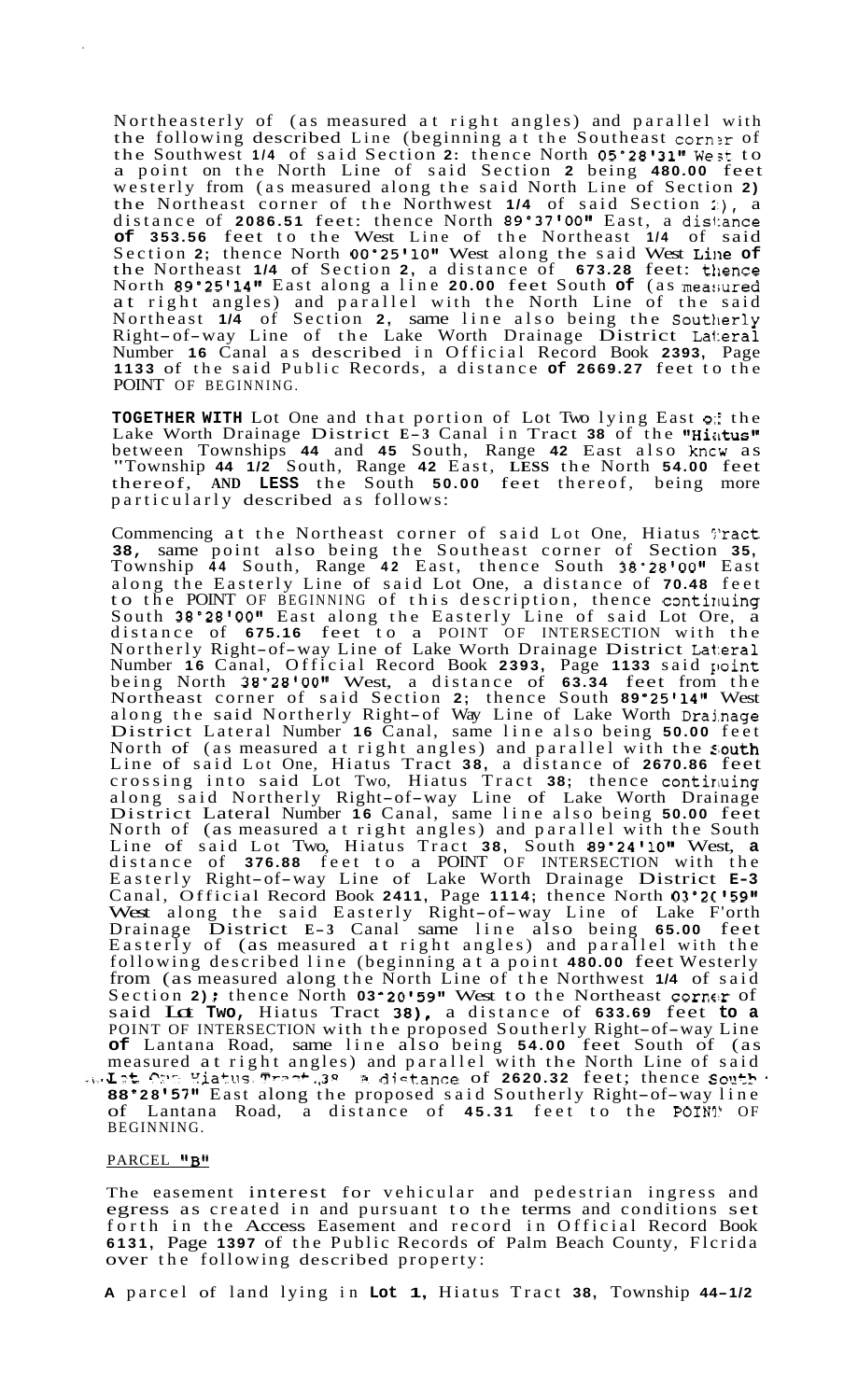thence along said right-of-way line, South 05°28'48" East, 4084.48 feet: thence North **89"ll'lO''** West, **10.06** feet: thence along a line parallel with and **10.00** feet westerly of, as measured at right angles to, said westerly Right-of-way line, North **05"28'481g** West, **4084.27** feet to the Point of Beginning.

## TOGETHER WITH:

A portion of said Section 2 more particularly described as follows:

Commencing at the Northwest corner **of** said Section **2:** thence along the North line of said Section **2,** North **89'24'0211** East, **2002.55**  feet: thence South 00°26'30" East, 689.99 feet: thence North **89"3711811** East, **313.67** feet to the POINT OF BEGINNING **(#2):** on the easterly Right-of-way line of said L.W.D.D. **E-3** Canal: thence continue North **89°37'1811** East, **10.04** feet: thence along a line parallel with an **10.00** feet easterly of, as measured at right angles to, said easterly Right-of-way line, South **05"28'48g1** East, **2087.37** feet to **a** point on the South line of the Northwest **1/4** of said Section **2:** thence along said South line, North **89'46'48''** West, **10.05** feet to a point on said easterly Right-of-way line: thence along said Easterly Right-of-way line, North **05"2814811** West, **2087.26** feet to the POINT **OF** BEGINNING.

Said lands lying in Palm Beach County, Florida, containing **1.417**  acres, more or less, being located on the north side of Hypoluxo Road approximately **1/3 of** a mile east of the intersection of Jog Road and Hypoluxo Road in the RTS-Residential Transitional Zoning District, is approved, as amended,' subject to the following conditions:

- **1.** The petitioner shall comply with all. previous conditions of approval unless expressly modified herein.
- **2.** Condition number **5** which states:

**The property owners shall provide permitted construction plans for the four-laning of Lantana Road from Hagen Ranch Road to Lyons Road including a Glades Road type modification to the Turnpike overpass. These construction plans shall be approved by the County Engineer based upon Palm Beach County's minimum construction plan standards as they presently exist or as they may from time to time be amended. These construction plans shall be completed and approved by October 1, 1990. Plan costs shall be approved by the County Engineer. It is the responsibility of the petitioner to obtain all necessary permits. Previously condition No. 11 Resolution No. R-89-344 of Petition 87-112 (MONITORING-ENGINEERING)** 

Is hereby revised to state:

**A:** The property owners shall fund the construction plans for the four-laning of Lantana Road from Hagen Ranch Road to Lyons Road. The plans shall include a design alternative for the four-laning from Hagen Ranch Rough to Crand Lacuna Boulevard. The property owners shall present a cost analysis, acceptable to the County Engineer, to complete these construction plans to the County Engineer prior to February **1, 1994.** Funding **for** the preparation of these design plans shall come from the Impoundment Agreement between the Winston Trails, Limited, and Joshua **A. Muss, as** Trustee and the Yasuda Trust & Banking **Co.,** Ltd., New York Branch, dated February **1, 1990.** It is the intent that Palm Beach County administer the completion of the plans using the consultant currently under contract to the property owners with the property owners providing funding.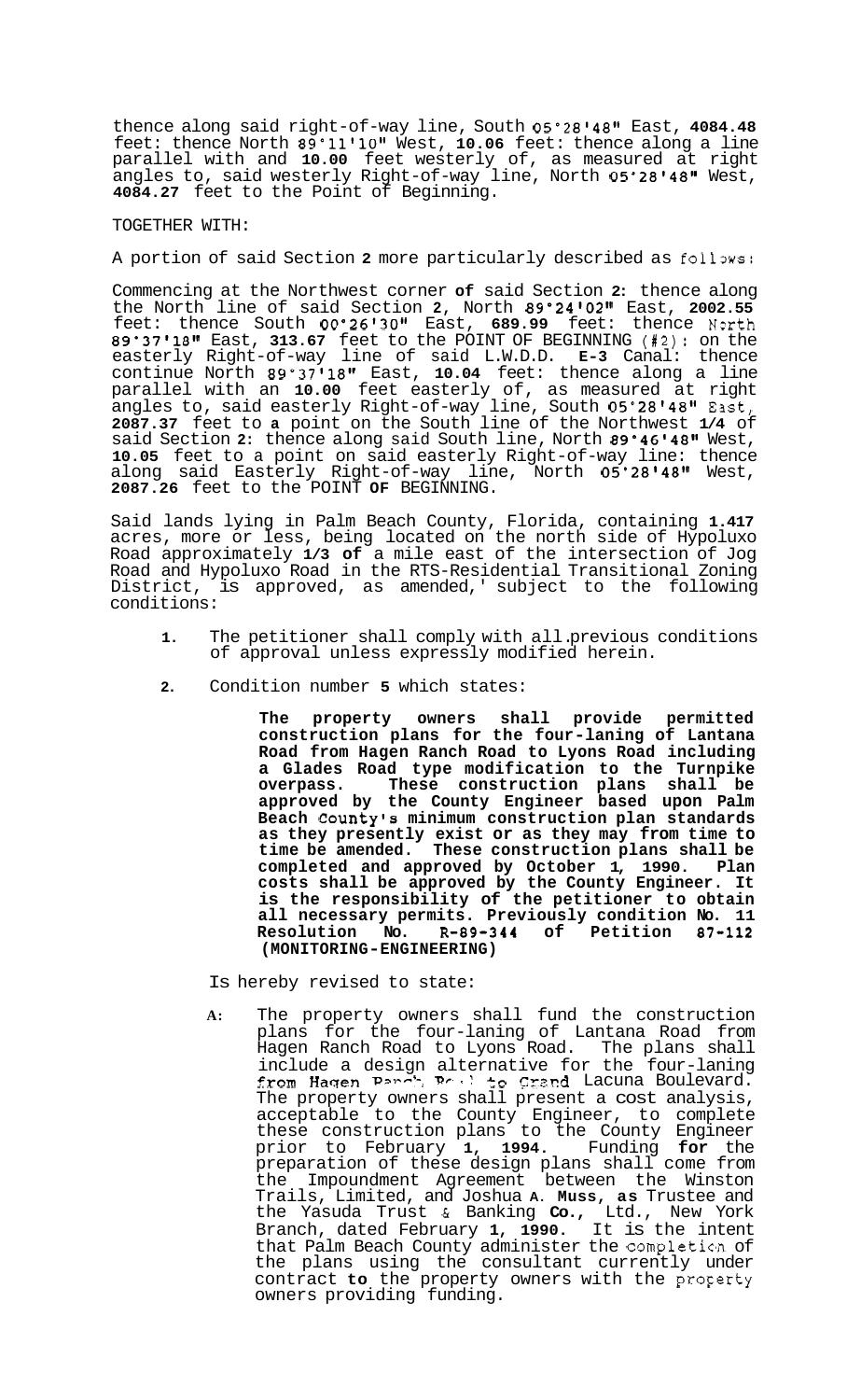- B: The property owners shall provide funding in the amount of \$427,000.00 towards the design **01'** the Turnpike bridge over Lantana Road. This funding shall be provided to Palm Beach County prior to February **1,** 1994 and shall come from the Impoundment Agreement. (MONITORING - Engineering)
- **3.** Condition number *6* which currently states:

**The property owners shall provide permitted construction plans for the six-laning of La~ltana Road from Military Trail to Congress Avenue. !?hese construction plans shall be approved by the County**  Engineer based upon Palm Beach County's millimum **construction plan standards as they presently oxist or as they may from time to time be amended. :!hese construction plans shall be completed and app1:oved by October 1, 1993. Plans costs shall be app1:oved by the County Engineer. It is the responsibi1if:y of the petitioner to obtain all necessary penkits.**  Previously condition No. 12 Resolution No. R-8!-344 **of Petition 87-112 (MONITORING-ENGINEERING)** 

**Is** hereby revised to state:

The property owners shall fund the preparaticn of the construction plans for the six laning of Lantana Road from Military Trail to Concress Avenue. The property owners shall present a cost analysis, acceptable to the County Engineer, to complete these construction plans to the County Engineer prior to February 1, 1994. Funding for the preparation of these design plans shall come from the Impoundment Agreement dated February **1,**  1990. Upon receipt of these funds, Palm Feach County shall proceed, without undue delay, to have this design completed and plans permitted. (MONITORING - Engineering)

**4.** Condition number 8 which currently states:

**The property owners shall let the contract for the construction of Lantana Road as a four-lane divided road from Hagen Ranch Road to Lyons Road prior to issuance of building permits for 674 units or prior to June 1, 1991 whichever first occurs. Previausly condition No. 14 Resolution No. R-89-344** *of*  **Petition 87-112 (MONITORING-ENGINEERING)** 

Is hereby revised to state:

 $\tau_{\alpha}$  ,  $\tau_{\gamma}$  ,

The property owners shall fund the construction of Lantana Road from Hagen Ranch Road to Grand Lacuna Boulevard as a four lane divided roadway. Funding shall include all construction costs **(C.E.I.)** and provide for appropriate paved tapers. Funding for this construction shaJl **-nVr** '. *khm* **-m-.** ::.'me;;t Agreement and shall be made available on or before Agreement and strait be made available on Or before<br>March 1, 1995 or prior to issuance of building permits for **674** units whichever first occurs. An extension to either this time certain date or the limitation of the number of building permits may be granted by the County Engineer upon submittal of a traffic report by the property owner showing that there is available capacity on this link of Lantana Road. Upon receipt of these funds, Palm Beach County shall proceed directly to bid this construction. Should Palm Beach County exerzise its option of extending the construction of Lantana Road west of Grand Lacuna Boulevard to Lyons Road,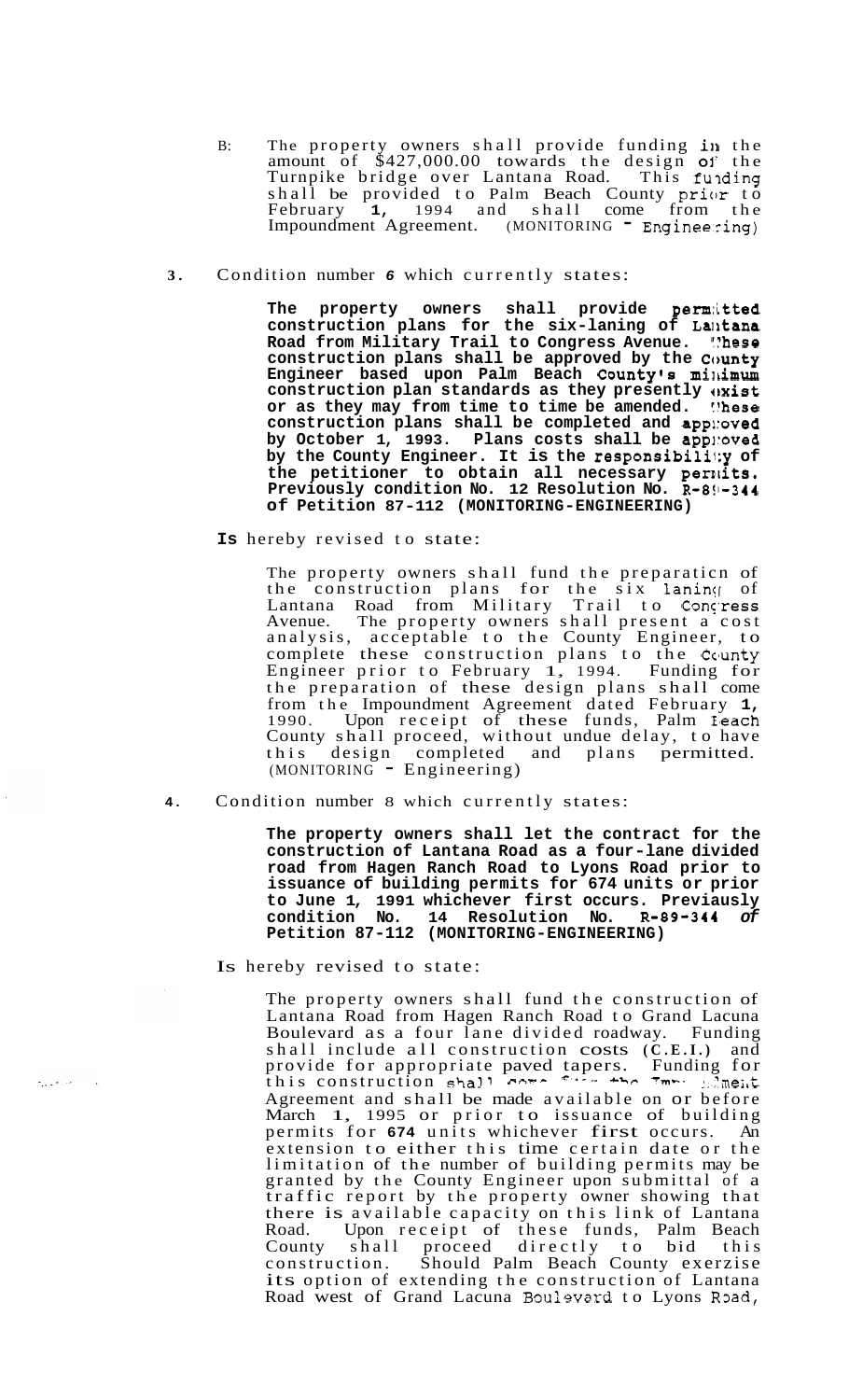the section of roadway west of Grand Lacuna Boulevard will be funded entirely by Palm Blzach County. (MONITORING/BUILDING - Engineering)

5. Condition number **9** which currently states:

**The property owners shall let the contract for the construction of Lantana Road as a six-lane divided**  road from Military Trail to Congress **Ave:ue, including carrying the six lanes through the**  intersections on both ends of the road segment, **prior to issuance of building permits for 1,685 units or prior to June 1, 1994 whichever first occurs. Previously condition No. 15 Resolution No.**  R-89-344 of Petition 87-112 (MONITORING-**ENGINEERING)** 

Is hereby revised to state:

The property owners shall fund the construction of Lantana Road as a six-lane divided road Erom Military Trail to Congress Avenue, incluljing carrying the six lanes through the intersections on both ends of the road segment, prior to the issuance of building permits for 1685 units or prior to November 1, 1995, whichever first occurs. Funding for this construction shall come from the Impoundment Agreement, dated February 1, **1390.**  Construction costs shall include C.E.I. and permitting. Upon receipt of the funds, Palm Bzach County shall proceed directly **to** bid this construction. (MONITORING/BUILDING - Engineering)

*6.* Condition number 11 which currently states:

**The property owners shall construct the following**  turn lanes with the appropriate number of through **lanes as determined by the County Engineer:** 

- **a) At the intersection of Jog Road and Melaleuca Lane** :
	- **(1) dual left turn lanes, east approach, in addition to a through lane and a separate right turn lane.**
- **b) At the intersection of Lantana Road and Military Trail:** 
	- **(1) third through lane, east approach, dual turn lanes east approach, and a separate right turn lane.**
	- **(2) third through lane, west approach, a separate right turn lane, and dual turn lanes, east approach.**
- **c) At the intersection of Lantana Road and Congress Avenue: (1) third through lane, north approach (2) third through lane, south approach**

**Both of the above shall include dual left turn lanes and a separate right turn lane. These additional through lanes shall be constructed with receiving lanes on the departure aide of the intersection and appropriate tapers back**  to a 4-lane divided **cross-section**, as **determined by the County Engineer.** 

**d) At the intersection of Hypoluxo Road and Lawrence Road:** 

 $\mathbb{R}^3$ 

**(1) dual left turn lane, north approach** *<sup>8</sup>* **separate through lane, and .a separate right turn lane. c** *z z a*.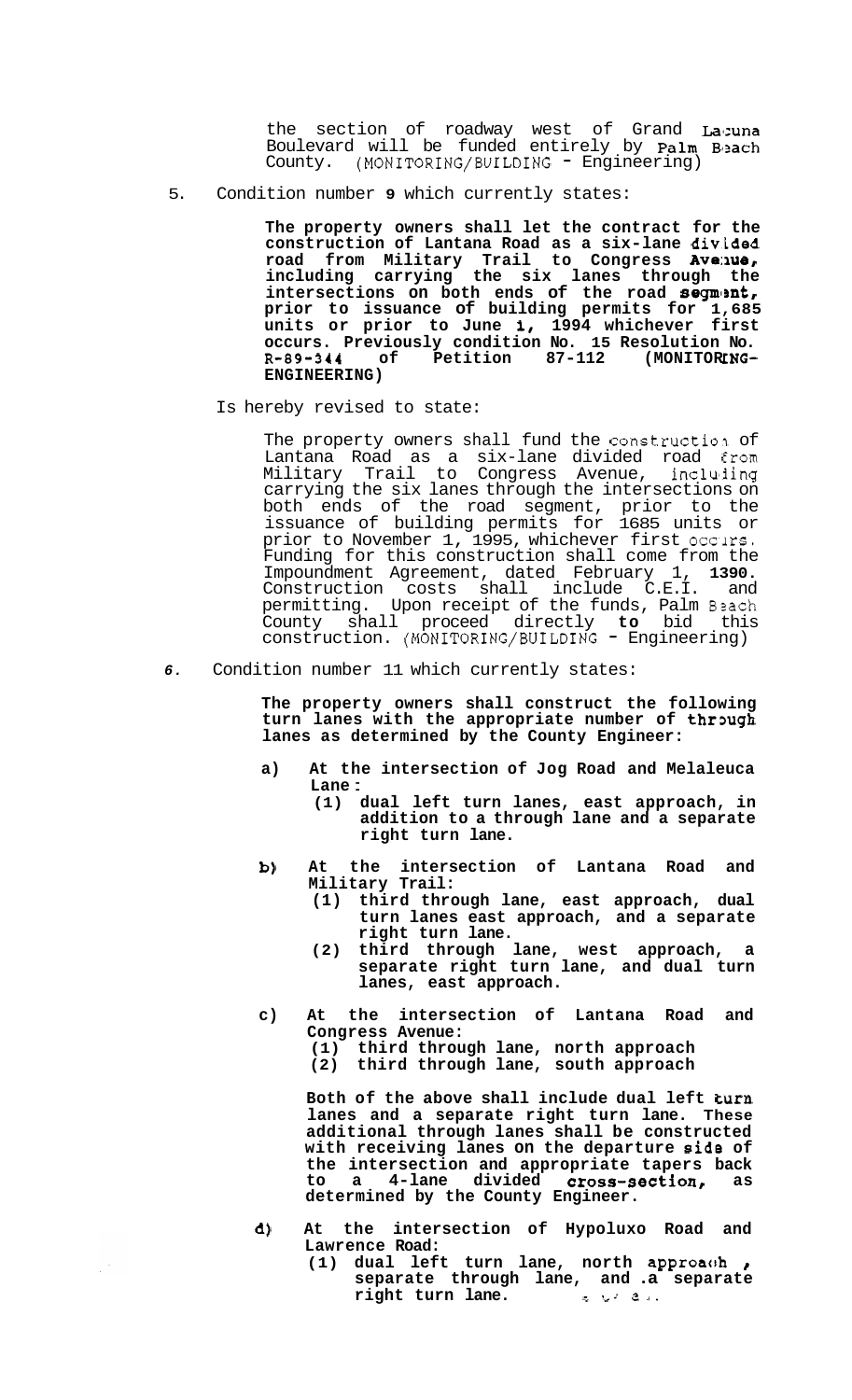- **(2) right turn lane, south approach, separate through lane, and a separate right turn lane.**
- **e) At the intersection of Bypoluxo Road and Military Trail:** 
	- **(1) dual left turn lane, east approach, and shall include two through lanes aIrd a separate right turn lane.**
- **f) At the intersection of Lantana Road and Aczess 1:** 
	- **(1) left turn lane, south approach**
	- **(2) right turn lane, south approach**
	- **(3) two left turn lanes, east approach, and two through lanes.**
- **g) At the intersection of Lantana Road and Aczess**   $\frac{2:}{(1)}$ 
	- **(1) left turn lane, south approach**
	- **(2) right turn lane, south approach**
	- **(3) left turn lane, east approach, and two through lanes.**
- **h) At the intersection of Bypoluxo Road and Access 3:** 
	- **(1) left turn lane, north approach**
	- **(2) right turn lane, north approach**
	- **(3) right turn lane, east approach, and two through lanes.**
	- **(4) left turn lane, west approach, and two through lanes.**
- **i) At the intersection of Jog Road and Access 5: (1) left turn lane, north approach, and two through lanes.** 
	- **(2) right turn lane, south approach, and two through lanes.**
	- **(3) left turn lane, east approach**
	- **(4) right turn lane, east approach**
- **j) Signalization of the project access road intersections listed in (f) thru (i) shall be done by the property owner when warranted, as determined by the County Engineer. If signalization is not warranted after twslve (12) months of the final Certificate of Occupancy, the property owner shall be relieved of this requirement.**
- **k) All construction of turn lanes serving the project entrances with exterior roadrays (f,g,h,i, and j) shall be at the time of construction of the access roads to Lan'Lana**  Road, Hypoluxo Road and Jog Road. **Construction of the through lanes for the Lantana Road and Military Trail intersec.:ion**  shall be in conjunction with the widening to  $\texttt{six-lanes}$  of Lantant Roa<sup>s</sup> . Construction of **the turn lanes for the Bypoluxo Road and Military Trail intersection shall be in conjunction with the widening to six laneis of Military Trail. No more than 1,608 buililing permits shall be issued until the turn Lrnes for the Hypoluxo Road and Lawrence :toad intersection are under construction. No lnore than 2,102 building permits shall be issued until the turn lanes for the Jog Road and Melaleuca Lane intersection are u:lder construction. No more than 2,026 buillling permits shall be issued until the through lanes for the Congress Avenue and Lantana lload**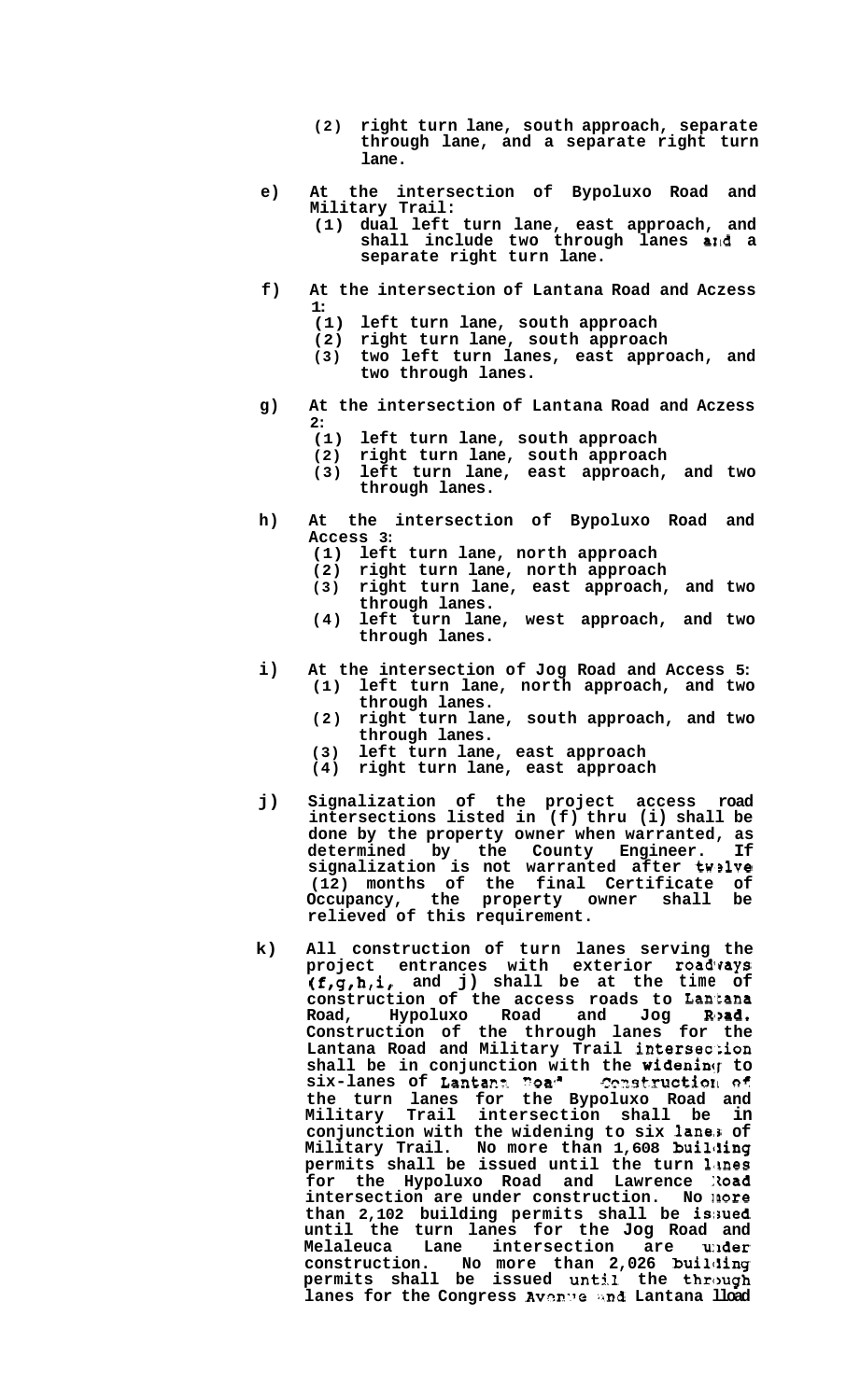**intersection are under construction.** 

1) As to subparagraphs 17(a), 17(c) and :7(d) above, in the event Palm Beach County, through **its five year road program as amended from time to time, or a third party devel.oper accelerates the completion of these l.hree intersection improvements to a time pricr to**  that time required to satisfy the phasing **requirements set forth herein, then this project shall be relieved of these conditi.ons, provided the intersection improvements are completed. Nothing herein shall abrogate the phasing controls relative to these turn lane improvements.** 

**Previously condition No. 17 Resolution No. R-8!-344 of Petition 87-112 (ENGINEERING)** 

**Is** hereby revised to state:

The property owners shall fund the preparaticn of construction plans, preparation of right-ol-way acquisition documents, right-of-way acquisition and all construction costs (including permitl.ing, **C.E.I.** and necessary tapers) of the following intersection improvements as determined by the County Engineer:

- At the intersection of Jog Road and Melaleuca  $a)$ Lane:
	- **(1)** dual left turn lanes, east approact, in addition to a through lane and a separate right turn lane.
- At the intersection of Lantana Road and b) Military Trail:
	- **(1)** third through lane, east approach, dual turn lanes east approach, and a separate right turn lane.
	- *(2)* third through lane, west approacll, a separate right turn lane, and dual turn lanes, west approach.
- At the intersection **of** Lantana Road and  $\mathbf{C}$ Congress Avenue: **(1)** third through lane, north approach **(2)** third through lane, south approach

Both of the above shall include dual left turn lanes and a separate right turn lane. l'hese additional through lanes shall be constructed with receiving lanes on the departure sicie **of**  the intersection and appropriate tapers back<br>to **a** 4-lane divided cross-section, as to **a** 4-lane divided cross-section, as determined by the County Engineer.

- d) At the intersection of Hypoluxo Road and Lawrence Road:  $\rightarrow$ 
	- **(1)** dual left turn lane, north approazh , separate through lane, and a sepz.rate right turn lane.
	- **(2)** right turn lane, south approach, sepz.rate .through lane, and a separate right turn lane.
- At the intersection of Hypoluxo Road and  $e)$ Military Trail:
	- **(1)** dual left turn lane, east approach, and shall include two through lanes and a separate right turn lane.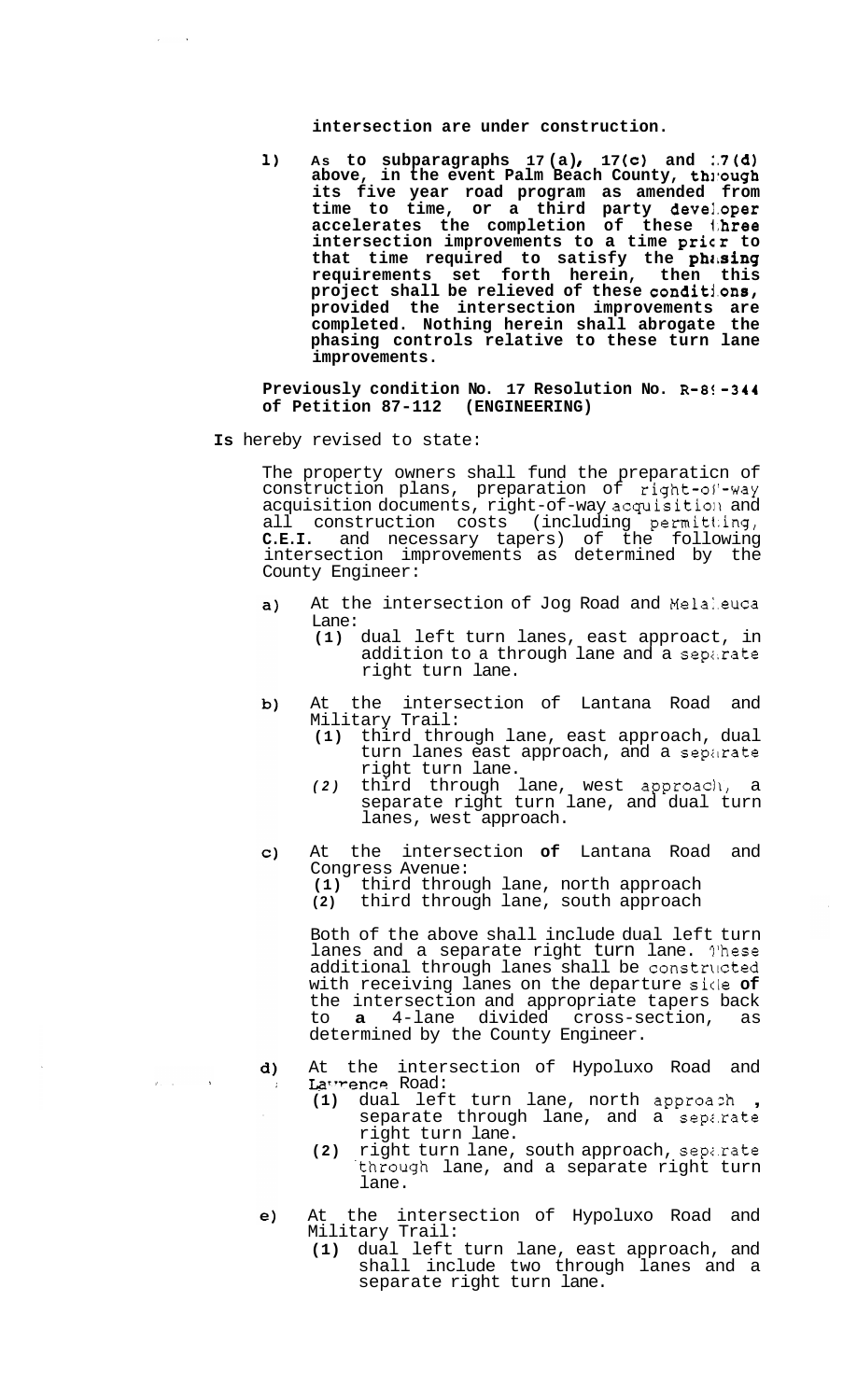- f) At the intersection of Lantana Road and Aczess **1:** 
	- **(1)** left turn lane, south approach
	- (2) right turn lane, south approach<br>
	(3) two left turn lanes, east appro
	- **(3)** two left turn lanes, east approach, and two through lanes.
- g) At the intersection of Lantana Road and Aczess  $2:$ <br>(1)
	- (1) left turn lane, south approach<br>(2) right turn lane, south approach
	- **(2)** right turn lane, south approach
	- **(3)** left turn lane, east approach, and two through lanes.
- h) At the intersection of Hypoluxo Road and Access **3:** 
	- **(1)** left turn lane, north approach
	- **(2)** right turn lane, north approach
	- **(3)** right turn lane, east approach, and two through lanes.
	- **(4)** left turn lane, west approach, and two through lanes.
- i) At the intersection of Jog Road and Acces; 5:<br>(1) left turn lane, north approach, and two left turn lane, north approach, and two
	- **(2)** right turn lane, south approach, and two through lanes. through lanes.
	-
	- **(3)** left turn lane, east approach **(4)** right turn lane, east approach
- j) Signalization of the project access road intersections listed in (f) thru (i) shalt be done by the property owner when warranted, as determined by the County Engineer. If signalization is not warranted after twelve (12) months of the final Certificate of Occupancy, the property owner shall be relieved of this requirement.
- **k)** All construction of turn lanes serving the pro ject entrances with exterior roadvays  $(f,g,h,i,$  and j) shall be at the time of construction of the access roads to Lan.ana Road, Hypoluxo Road and Jog Road. Construction of the through lanes for the Lantana Road and Military Trail intersec.:ion shall be in conjunction with the widening to<br>six-lanes of Lantana Road. Construction of six-lanes of Lantana Road. the turn lanes for the Hypoluxo Road and Military Trail intersection shall be in conjunction with the widening to six lane!; of Military Trail. **No** more than 1,608 builcling permits shall be issued until the turn limes for the Hypoluxo Road and Lawrence lload intersection are under construction. No **nore** than 2,102 building permits shall be issued until the turn lanes for the Jog Road and Melaleucp **T---** intersection are ultder construction. **No** more than 2,026 builtling permits shall be issued until the through lanes for the Congress Avenue and Lantana Road intersection are under construction.
- **1) As to** subparagraphs ll(a), ll(c) and l:.(d) above, in the event Palm Beach County, through its five year road program as amended from time to time, or a third party developer accelerates the completion of these tlree intersection improvements to a time prior to that time required to satisfy the phasing requirements set forth herein, then 1:his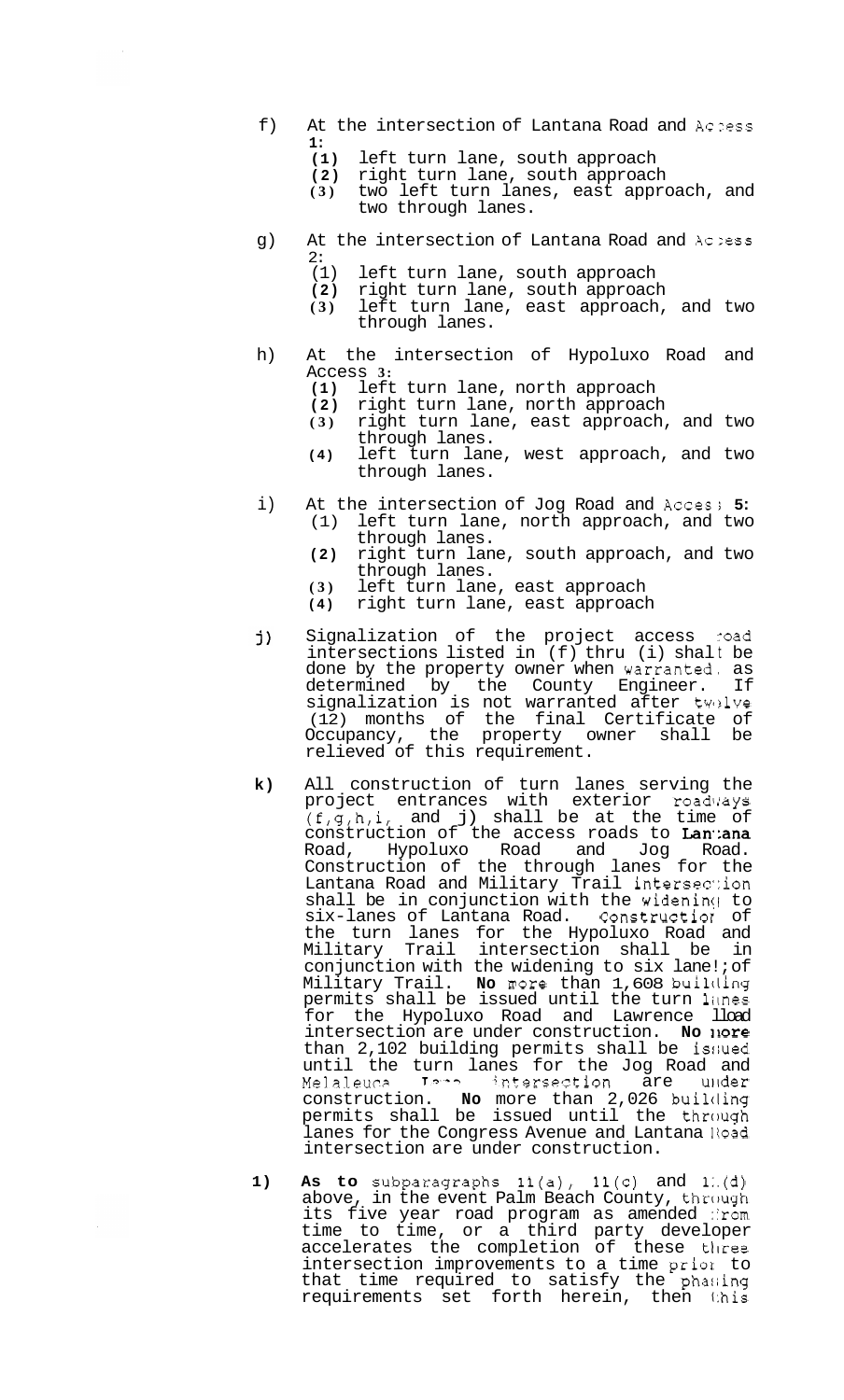project shall be relieved of these conditjons, provided the intersection improvements are completed. Nothing herein shall abrogate the phasing controls relative to these turn lane improvements.

Funding for this design, right-of-way acquisit.ion, permitting and construction shall come from the Impoundment Agreement, dated February **1, 1990.**  (ENGINEERING)'

*7.* Condition number **12** which currently states:

**The property owner shall prepare and provide to the County all necessary right-of-way acquisi tion documents including, but not limited to sun'eys, property owners' maps, legal descriptions for**  acquisition of parcel right-of-way maps required **for the construction of the road segment!, in Condition Nos. 13, 14 and 15 as well as the intersection laneage in Condition No. 11 (a) thru**  (i). These documents shall include a title soarch **for a minimum of 25 years and shall be subject to the approval of the County Engineer. The righi.-ofway documents for each of the above mentioned road improvements shall be submitted to the County 15 months prior to the time that the improvement :.s to**  be let for construction by the property owner. **Previously condition No. 18 Resolution No. R-8!1-344 of Petition 87-112 (ENGINEERING)** 

**Is** hereby amended to state:

The property owner shall fund the preparaticn of all necessary right-of-way acquisition documents including, but not limited to, surveys, property owner's maps, legal descriptions for acquisition of parcel right-of-way maps required for the construction of the road segments in Condition ; *#7, 8* and 9 as well as the intersection improvements in Condition #11. (ENGINEERING) Condition #11.

*8.* Condition number **13** which currently states:

**Palm Beach County will acquire any addit:.onal right-of-way needed for the road segments to be constructed in Condition Nos. 13, 14 and 15 as well as the intersection laneage to be constructed in**  all conditions. Palm Beach County will compl**ete** the acquisition at property owner's expense *prior* **to the commencement of construction of each** *0::* **the above mentioned roadway improvements. This property owner shall enter into a standard r:.ghtof-way acquisition agreement with the Land Acquisition Department 15 months prior to the required construction. Previously condition No. 19 Resolution No. R-89-344** *of* **Petition 8:'-112 (ENGINEERING)** 

**Is** hereby amended to state:

Palm Beach County will acquire any addit:.onal right-of-way needed for the road segments **to** be constructed in Condition Nos. *5, 7, 8* and **9** as well as the intersection laneage to be constructed in all conditions. Palm Beach County will complete the acquisition at property owner's expense prior to the commencement **of** construction **of** each *0::* the above mentioned roadway improvements. This property owner shall enter into a standard r.ght-<br>of-way acquisition agreement with the Land acquisition agreement with the Land Acquisition Department **15** months prior to the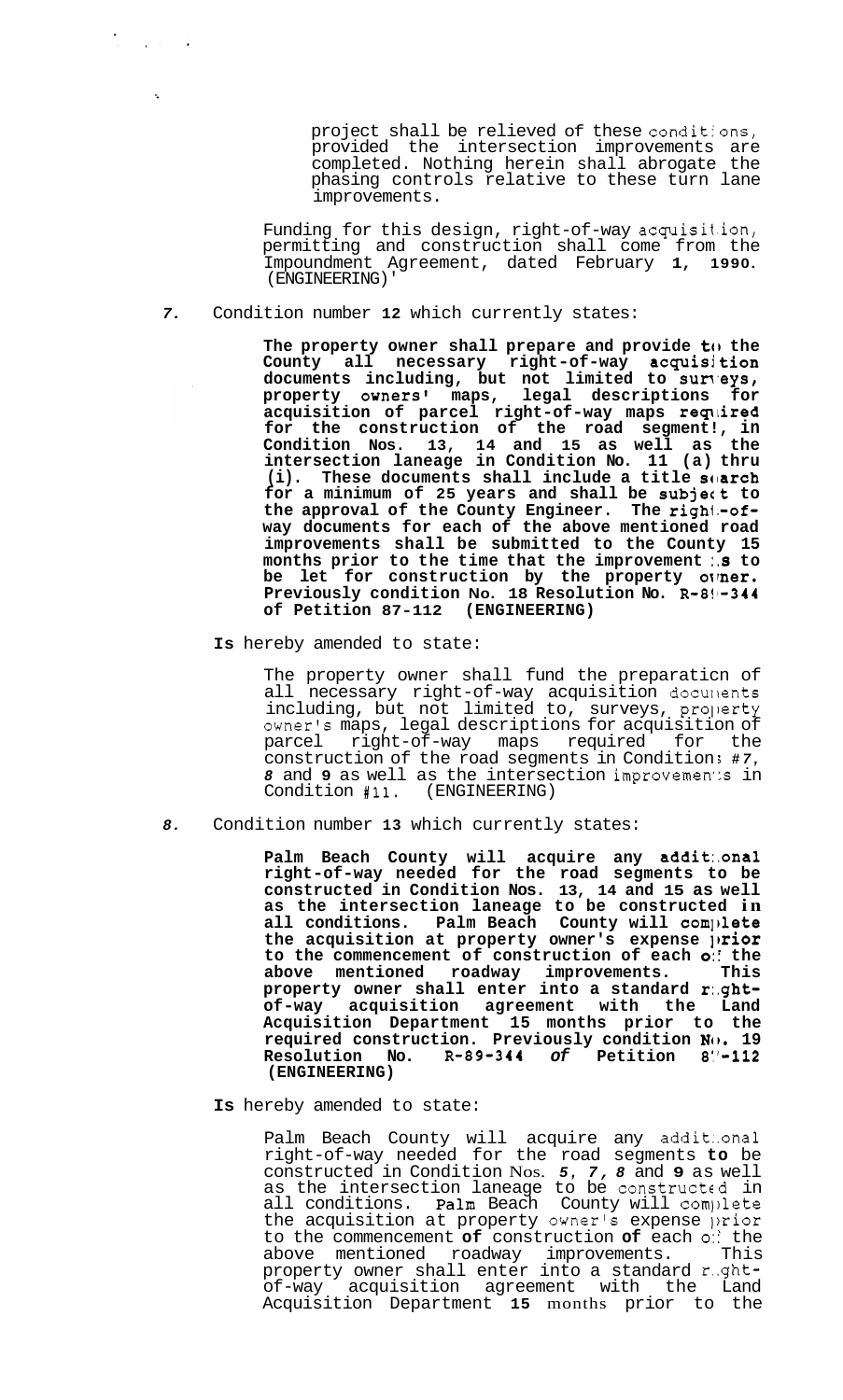## required construction. (ENGINEERING)

9. Condiiton number 15 which currently states:

**The property owner shall receive a credit for the cost of plan preparation, the right-of-way acquisition, and construction listed in Condition Nos. 10, 11, 12, 13, 14, 15, 17 and 23 against the existing traffic impact fee and also against any**  increases in the Fair Share Fee, should the "Fair Share Contribution for Road Improvements Ordinance" **be amended. Upon receipt of surety required for Condition No.s 10, 11, 12, 13, 14, 15, 17, and 23, the project shall be considered bonded anc, no impact fees shall be due while the surety i3 in effect. Previously condition No. 21 Resolutior No. R-89-344 Of Petition 87-112 (ENGINEERING)** 

Is hereby revised to state:

 $\hat{z}$  ,  $\hat{z}$  ,  $\hat{z}$ 

The property owner shall receive a credit for the The property owner shall receive a credit for the<br>cost of plan preparation, the right-of-way acquisition, and construction listed in Condition Nos. **4, 5,** *6,* **7,** 8, 9, 11 and 17 against the existing traffic impact fee and also against any increases in the Fair Share Fee, should the ''Fair Share Contribution for Road Improvements Ordinance" be amended. Upon receipt of surety required for Condition Nos. **4, 5,** *6,* **7,** 8, 9, 11, and 17, the project shall be considered bonded and no in pact project shall be considered bonded and no impact (IMPACT FEE COORDINATOR - Engineering)

10. Condition number 16 which currently states:

**The property owner shall provide surety in the amount of 110% of the estimated cost for the offsite improvements listed in (Conditions No. 16, Resolution No. R-89-344 of Petition 87-112 6-lrning of Bypoluxo Road from Congress Avenue to 1-95), (No. 17, Resolution No. R-89-344 of Petition 87- 112, 4-laning of Lantana road from Bagen Ranch Road**  to Lyons Road), (No. 18, Resolution No. R-89-3<sup>,</sup> 4 of **Petition 87-112, 6-laning of Lantana Road from Military Trail to Congress Avenue), and (No. 20, Resolution No. R-89-344 of Petition 8i-112 (intersection improvements)** . **An estimated cosi; for the improvements including plans and right-ol -way shall be prepared by the property owner's engineer and submitted to the County Engineer within 120 days of the approval of the Resolution apprclving this project. Surety shall be required 60 days after acceptance of the cost estimate by the Cclunty**  Engineer. This Surety shall be reviewed **01** an **annual basis by the County Engineer and upc,ated with the new surety cost estimates. Previcusly condition No. 22 Resolution No. R-89-344 of Petition 87-112 (ENGINEERING)** 

 $\mathcal{L}_\bullet$  ,  $\mathcal{L}_\bullet$ 

Is hereby revised to state:

A. The property owner shall provide surety in the amount of 110% of the estimated cost for the offsite improvements listed in Condition #9, the six-1.aning of Lantana Road from Military Trajl to Congress Avenue; Condition #8, the four-lanirg of Lantana Road from Hagen Ranch Road to Grand Lacuna Boulevard; and Condition #11, the intersection improvements. An estimated cost for the construction of these improvements including the cost of plan preparation and right-of-way acquisiticn as outlined in Conditions #5, *6,* **l'., 12**